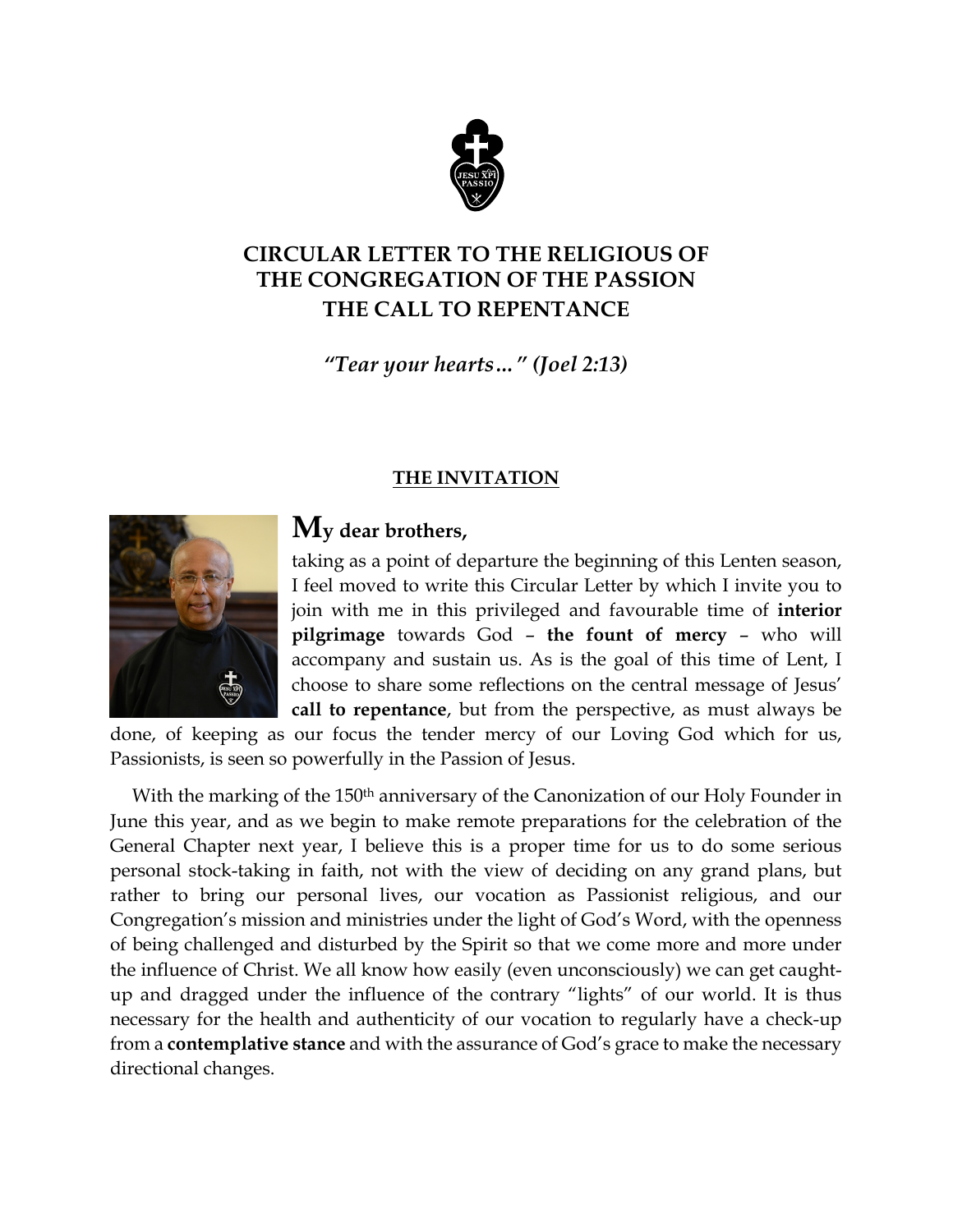#### I wish to recall what I expressed in my report to the XV General Synod in 2015:

*My vision is an encouragement and challenge to something basic.*

*I feel that we all need to hear again and again the call of Jesus to conversion: "The time is fulfilled, and the kingdom of God is close at hand. Repent, and believe the gospel." (Mk. 1:15) This is a great challenge: to fight against our self-centred human tendencies and turn-around our minds, hearts and attitudes to align itself with the dream and purpose of God for all of creation.*

Of course, this emphasis on 'conversion' (even though somewhat lost) is not something new for us. It has especially been a focus since the start of the Congregation's restructuring programme over a decade ago. While the key-word has been "Solidarity", it was expressed time and again that no genuine solidarity can be lived without personal and communal conversion.

#### **METANOIA –** *"Tear your hearts…"*

Conversion or repentance *(metanoia)* happens when I **surrender** my whole self to Christ in trust – not knowing clearly where this will all lead, but being prepared to take the journey in faith. Conversion *(metanoia)* is **a process** – a shift or movement from somewhere/something to somewhere/something else. It is a radical change, **a renewal** of outlook; a complete turn-around from seeing, thinking and acting in one way to a completely new way – the way Christ. This is not an easy, but painful process. As the prophet Joel in announcing God's invitation to the people: *"Come back to me with all your heart" (Joel 2:12)* challenges them to: *"Tear your hearts…" (Joel 2:13)* Another translation is: *"Let your hearts be broken…"*

The pain involved in the process of conversion is expressed by Evelyn Underhill thus: *"Conversion is a violent shattering and rearranging of the self." Metanoia* is more than a simple change of mind with a cosmetic temporary surface alteration which may relate to specific behaviours that are modified, curbed or adapted. Rather, *metanoia* implies a reworking, a refashioning, a recasting of things at the much deeper level of the soul.

One way to understand the process and meaning of conversion *(metanoia)* is to enter into the story and experience of Saul in the **Acts of the Apostles 9:1-20**.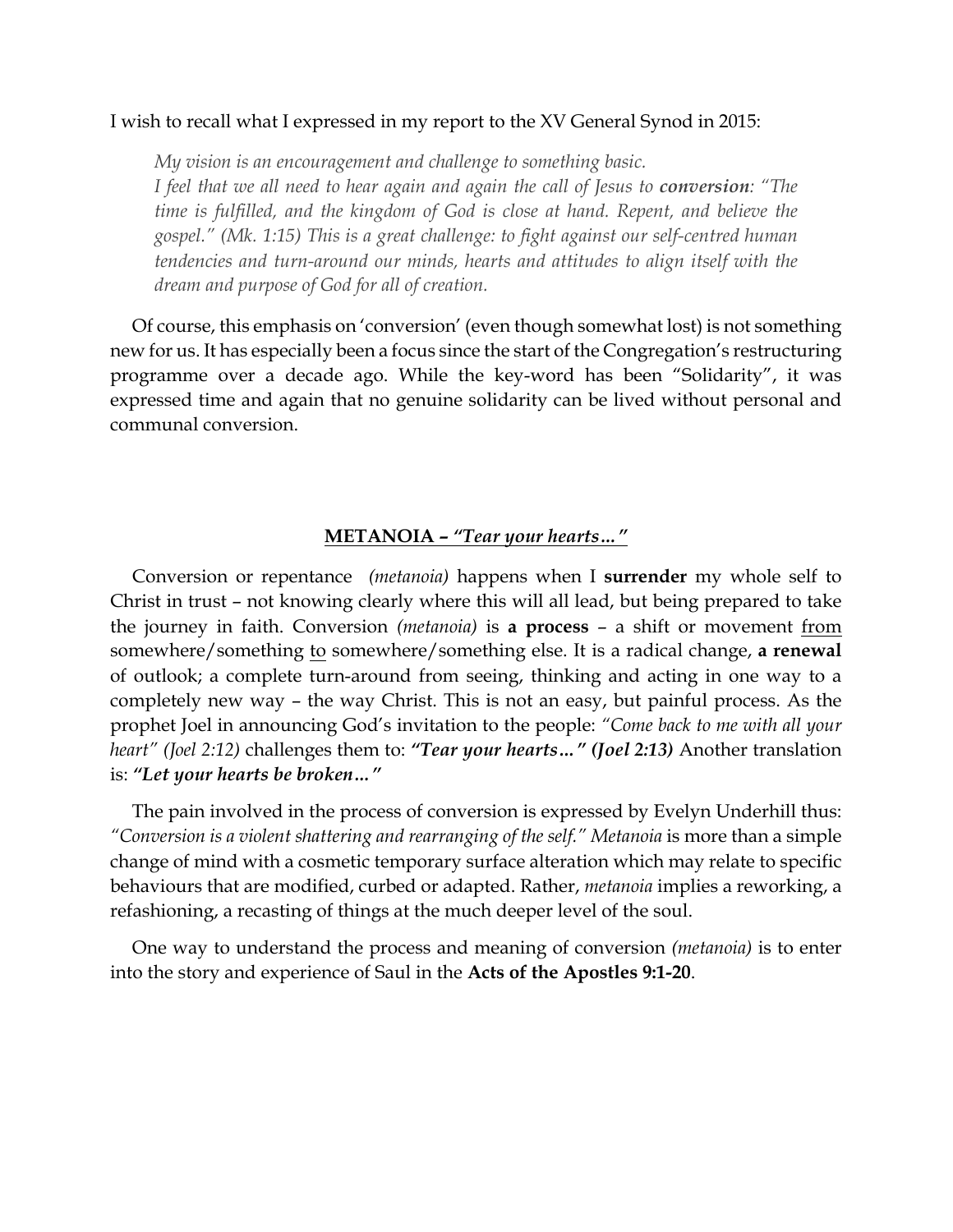Saul, as we know, was a very powerful figure. He was ruthless. He committed himself to persecute and destroy the church of Christ. He went to great lengths to hound, arrest, torture and kill the followers of Jesus. He was quite happy living his life in this way; he was self-sufficient and in total control…that is, until Christ takes the initiative to intervene in his life and his plans.

And then, what happens when Saul **encounters** the Lord? He is literally "knocked off his high horse"! This powerful man is now rendered powerless in the presence of the Lord Jesus who challenges Saul to reflect and take a closer look at his life: *"Saul, Saul, why are you persecuting me?"* Saul, who is lying on the ground, blinded, having been 'disarmed' by the Lord, can do nothing else but look up and **surrender** totally to the Lord: *"Who are you, Lord? What must I do?"* Saul is no more in control; he is humbled and has given over (surrendered) control to Christ. This is the moment of conversion! As Emilie Griffin says:

*Surrender is the real turning point of conversion. It is the moment…we know that we belong to the Lord. Our allegiance is given; it is committed; we cannot turn back.*

Saul had made the shift <u>from</u> somewhere/something to somewhere/something else. He made the movement from being a soldier who persecuted the Christians to becoming the great apostle to the pagans who proclaimed: *"Jesus is the Son of God."*

Note that it was not the initiative nor the intention of Saul to make this profound change in his life. Rather, it was **the Lord Jesus** who called, challenged, and moved Saul to conversion *"because this man is my chosen instrument to bring my name before pagans and pagan kings and before the people of Israel…"*

#### John Powell wrote:

*…metanoia is a faith experience and consequently the work of grace. Only God can make a person a believer, and only by believing in Jesus can we take on this vision. Faith is not and never has been a matter of intelligence or logical ability…In a sense faith is rather for the open-minded and the brave-hearted. Faith is for those gamblers who are willing to wager everything on Jesus.*

Conversion is never once and for all, but continuing series of events – a process. So, conversion is an ongoing call because the starting point of *metanoia* is sin. We are all sinners and therefore we are called and challenged to a change of mind, a change of outlook, a new vision every day and every moment of our lives. This is also the starting point of the Gospel and the proclamation of Jesus who began his public ministry with these words: *"The time has come and the kingdom of God is close at hand. Repent , and believe the Good News." (Mark 1:15)*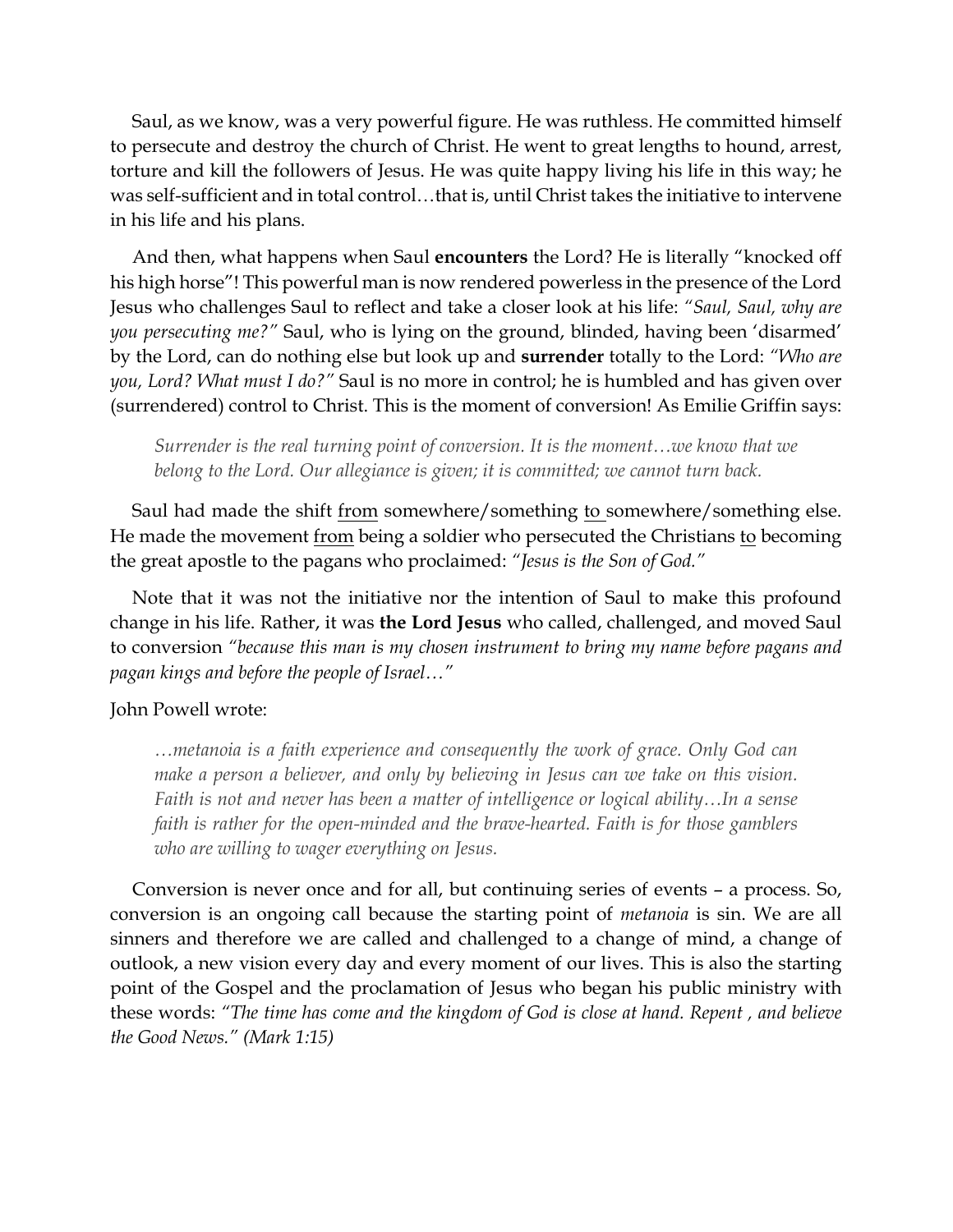As we embark on our pilgrimage this Lent, we will encounter Jesus in many different ways, and if we respond positively to this meeting, we will not be able to avoid being changed or converted in some way. This is the essence of our Christian calling. Every conversion experience is a journey from death to life – a participation in Jesus' Passover. It is an experience of new power and renewed life. Emilie Griffin writes:

*Conversion is the direct experience of the saving power of God. It is a matter of becoming open to God's overflowing and powerful love. To be filled with that love is to change, to be changed, to act lovingly towards others…Conversion is the turning over of one's life and energies to God.*

The goal of all *metanoia* is some manifestation of **God's love**: a sense of being drawn toward God, of being seized, of being embraced. It is **love** that inspires true conversion – not fear! Conversion is *"the rediscovery of God's love." (Henri Nouwen)*

However, before any hope of changing/renewing our hearts, *metanoia* requires of us: **openness** and **freedom**.

- $\triangleright$  We need open eyes to identify the blocks that keep us from being all that we can be; from becoming, from growing to our full potential.
- Ø We need open ears to allow God's Word to shake us out of our lethargy and unresponsiveness.
- $\triangleright$  We need open and trusting hearts to surrender ourselves to a goal, a future as yet unknown to us, but gradually unfolding before us in God's own ways.

I wish to share with you the following quotation by Fr Pedro Arrupe SJ which I found speaks simply and directly to me:

*Conversion is getting rid of something so that something else can take its place. It is getting rid of everything that prevents us from being filled with the Holy Spirit. Conversion, then, is a change; a change that takes place deep inside us, a radical change.*  Let us make no mistake about it, there is nothing superficial about conversion. It is not *a giving away of something that we can well afford to lose. It goes much deeper than that.*

*Conversion is a putting away of something that we are: our old self, with its all too human, all too worldly, prejudices, convictions, attitudes, values, ways of thinking and acting, habits which have become so much a part of us that it is agony even to think of parting with them, and yet which are precisely what prevents us from rightly interpreting the signs of the times, from seeing life steadily and seeing it whole.*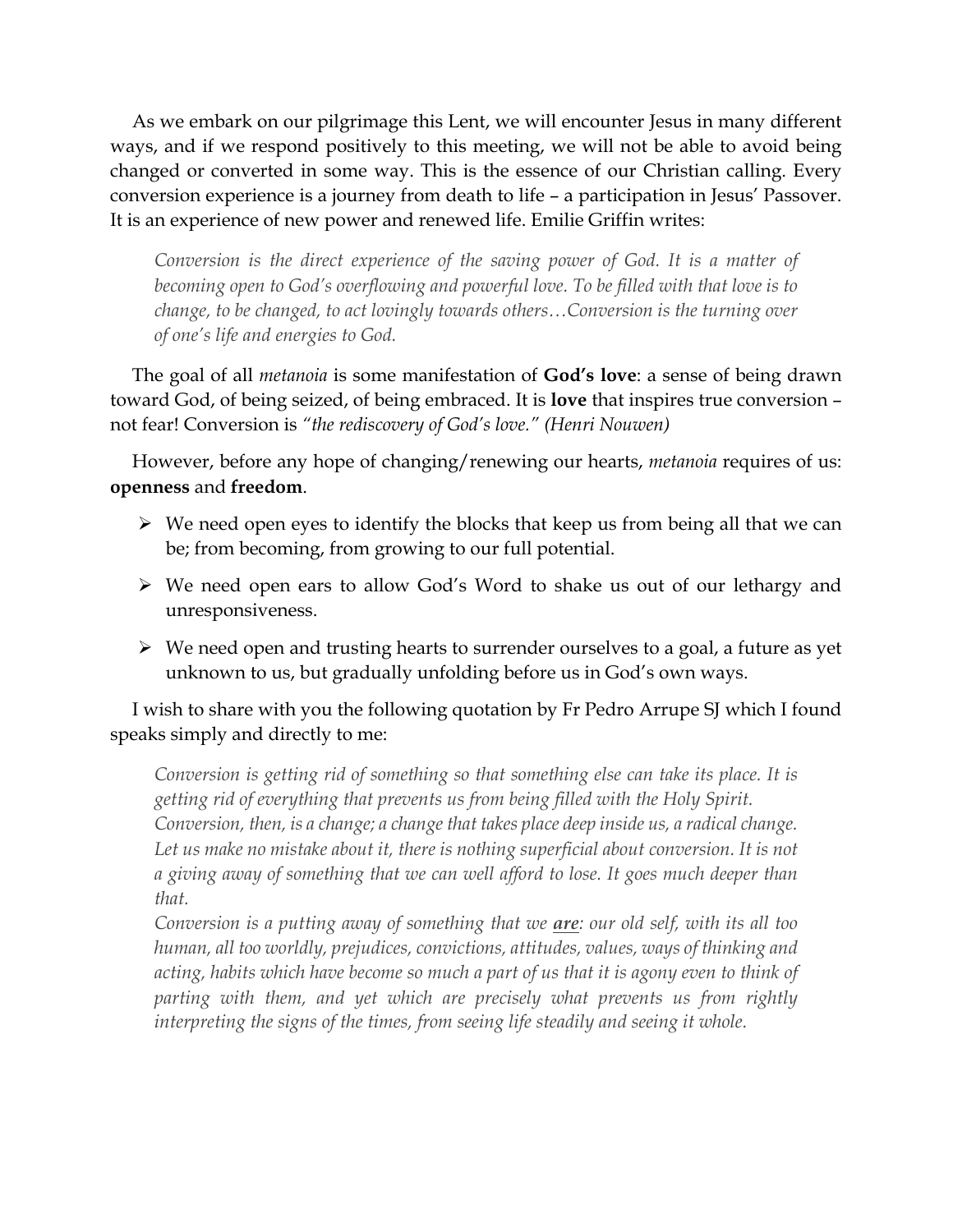#### **CONCLUSION**

Dear brothers, my sincere intention and deep hope in inviting you during this Lenten period to participate in this **interior pilgrimage** to the **'fount of mercy'**, is to initiate a process of **Congregational renewal** which, I believe, can only be realised by the **personal renewal** of each member. This is not about creating new structures with which we have been engaged for some time now…and continue to do so. Ultimately, however, nothing will act for the renewal of our Congregation and it's mission until there is **change and renewal of hearts,** which can only come about by the surrender of my life in trust to our merciful and loving God, and by responding with courage and hope to Jesus' call to repentance: *"Repent , and believe the Good News." (Mark 1:15)*

As we begin this period of Lent, let us look forward to experiencing again the wonderful and life-giving Passion, Death and Resurrection of our Saviour, Jesus Christ. At Easter, may we know once more the death of Jesus in our bodies, so that we might also know in our bodies the power of his Resurrection.

This Lenten pilgrimage is a journey of following Christ, step by step, to the glory of Calvary. It is a journey:

- $\triangleright$  from sinfulness to forgiveness
- $\triangleright$  from loneliness to love
- $\triangleright$  from joy to gratitude
- $\triangleright$  from pain to compassion
- $\triangleright$  from grief to understanding
- $\triangleright$  from fear to faith
- $\triangleright$  from defeat to triumph

until whether looking backwards or forwards, we will see our victory of renewal in body, mind and spirit was begun with this first step.

So, taking courage from Christ, let our pilgrimage begin!

SS. Giovanni e Paolo, Roma Lent 2017

> Fr Joachim Rego CP  *Superior General*